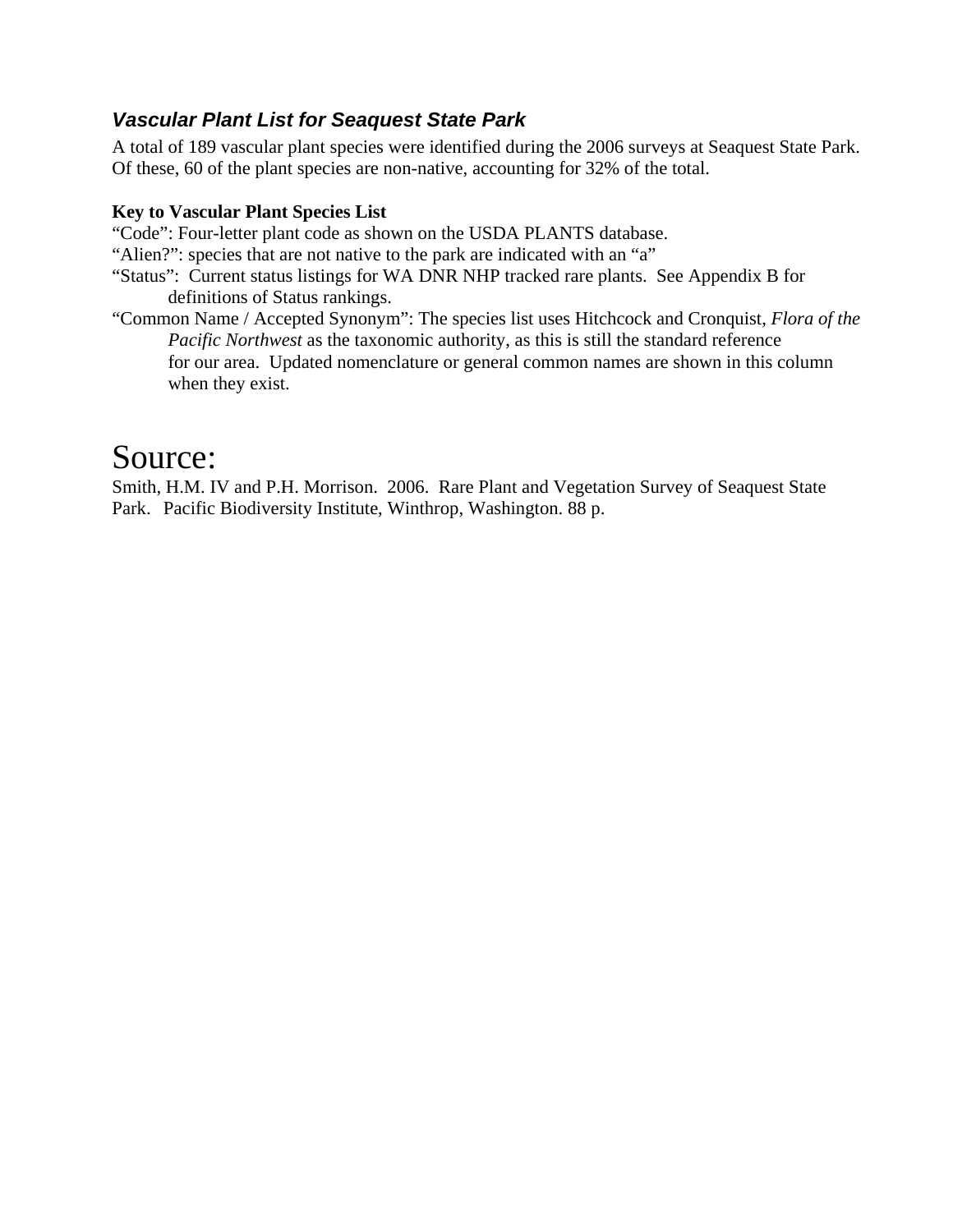## **Vascular Plant List for Seaquest State Park**

| num            | Code              | <b>Scientific Name</b>                                | <b>Common Name/Accepted Synonym</b> | Family              | alien? | Status |
|----------------|-------------------|-------------------------------------------------------|-------------------------------------|---------------------|--------|--------|
| 1              | <b>ABGR</b>       | Abies grandis (Dougl. ex D. Don) Lindl.               | grand fir                           | Pinaceae            |        |        |
| 2              | <b>ACCI</b>       | Acer circinatum Pursh                                 | vine maple                          | Aceraceae           |        |        |
| 3              | ACMA3             | Acer macrophyllum Pursh                               | bigleaf maple                       | Aceraceae           |        |        |
| 4              | ACTR              | Achlys triphylla (Sm.) DC.                            | sweet after death                   | Berberidaceae       |        |        |
| 5              | ADBI              | Adenocaulon bicolor Hook.                             | pathfinder                          | Asteraceae          |        |        |
| 6              | <b>AGEX</b>       | Agrostis exarata Trin.                                | spike bentgrass                     | Poaceae             |        |        |
| $\overline{7}$ | <b>AICA</b>       | Aira caryophyllea L.                                  | silver hairgrass                    | Poaceae             | a      |        |
| 8              | <b>AIPR</b>       | Aira praecox L.                                       | yellow hairgrass                    | Poaceae             | a      |        |
| 9              | ALRU2             | Alnus rubra Bong.                                     | red alder                           | <b>Betulaceae</b>   |        |        |
| 10             | AMAL <sub>2</sub> | Amelanchier alnifolia (Nutt.) Nutt. ex M.<br>Roemer   | Saskatoon serviceberry              | Rosaceae            |        |        |
| 11             | ANMA              | Anaphalis margaritacea (L.) Benth.                    | western pearly everlasting          | Asteraceae          |        |        |
| 12             | ANDE3             | Anemone deltoidea Hook.                               | Columbian windflower                | Ranunculaceae       |        |        |
| 13             | ANOD              | Anthoxanthum odoratum L.                              | sweet vernalgrass                   | Poaceae             | a      |        |
| 14             | <b>AQFO</b>       | Aquilegia formosa Fisch. ex DC.                       | western columbine                   | Ranunculaceae       |        |        |
| 15             | <b>ARME</b>       | Arbutus menziesii Pursh                               | madrone                             | Ericaceae           |        |        |
| 16             | ARMI2             | Arctium minus Bernh.                                  | lesser burdock                      | Asteraceae          | a      |        |
| 17             | AREL3             | Arrhenatherum elatius (L.) Beauv. ex J.& K.<br>Presl  | tall oatgrass                       | Poaceae             | a      |        |
| 18             | <b>ATFI</b>       | Athyrium filix-femina (L.) Roth                       | common ladvfern                     | Dryopteridaceae     |        |        |
| 19             | BEPE2             | Bellis perennis L.                                    | lawn daisy                          | Asteraceae          | a      |        |
| 20             | <b>BLSP</b>       | Blechnum spicant (L.) Sm.                             | deer fern                           | Blechnaceae         |        |        |
| 21             | <b>BRSY</b>       | Brachypodium sylvaticum (Huds.) Beauv.                | slender false brome                 | Poaceae             | a      |        |
| 22             | BRMO <sub>2</sub> | Bromus mollis auct. non L. [misapplied]               | >>Bromus hordeaceus ssp. hordeaceus | Poaceae             | a      |        |
| 23             | BRPA3             | Bromus pacificus Shear                                | Pacific brome                       | Poaceae             |        |        |
| 24             | <b>BRVU</b>       | Bromus vulgaris (Hook.) Shear                         | Columbia brome                      | Poaceae             |        |        |
| 25             | CASC7             | Campanula scouleri Hook. ex A. DC.                    | pale bellflower                     | Campanulaceae       |        |        |
| 26             | CAOL              | Cardamine oligosperma Nutt.                           | little western bittercress          | <b>Brassicaceae</b> |        |        |
| 27             | CACA11            | Carex canescens L.                                    | silvery sedge                       | Cyperaceae          |        |        |
| 28             | CACU <sub>5</sub> | Carex cusickii Mackenzie ex Piper &<br><b>Beattie</b> | Cusick's sedge                      | Cyperaceae          |        |        |
| 29             | CADE9             | Carex deweyana Schwein.                               | Dewey sedge                         | Cyperaceae          |        |        |
| 30             | CAHE7             | Carex hendersonii Bailey                              | Henderson's sedge                   | Cyperaceae          |        |        |
| 31             | CAOB3             | Carex obnupta Bailey                                  | slough sedge                        | Cyperaceae          |        |        |
| 32             | CAPA14            | Carex pachystachya Cham. ex Steud.                    | chamisso sedge                      | Cyperaceae          |        |        |
| 33             | CASI3             | Carex sitchensis Prescott ex Bong.                    | >>Carex aquatilis var. dives        | Cyperaceae          |        |        |
| 34             | CAVE6             | Carex vesicaria L.                                    | blister sedge                       | Cyperaceae          |        |        |
| 35             | CEGL <sub>2</sub> | Cerastium glomeratum Thuill.                          | sticky chickweed                    | Caryophyllaceae     | a      |        |
| 36             | CEVU              | Cerastium vulgatum L. 1762, non 1755                  | >>Cerastium fontanum ssp. vulgare   | Caryophyllaceae     | а      |        |
| 37             | <b>CIDO</b>       | Cicuta douglasii (DC.) Coult. & Rose                  | western water hemlock               | Apiaceae            |        |        |
| 38             | <b>CIAL</b>       | Circaea alpina L.                                     | small enchanter's nightshade        | Onagraceae          |        |        |
| 39             | CIAR4             | Cirsium arvense (L.) Scop.                            | Canada thistle                      | Asteraceae          | а      |        |
| 40             | COHE <sub>2</sub> | Collomia heterophylla Dougl. ex Hook.                 | variableleaf collomia               | Polemoniaceae       |        |        |
| 41             | COMA25            | Corallorhiza maculata (Raf.) Raf.                     | summer coralroot                    | Orchidaceae         |        |        |
| 42             | CONU4             | Cornus nuttallii Audubon ex Torr. & Gray              | Pacific dogwood                     | Cornaceae           |        |        |
| 43             | COST4             | Cornus stolonifera Michx.                             | >>Cornus sericea ssp. sericea       | Cornaceae           |        |        |
| 44             | COCO6             | Corylus cornuta Marsh.                                | California hazelnut                 | <b>Betulaceae</b>   |        |        |
| 45             | CRCA3             | Crepis capillaris (L.) Wallr.                         | smooth hawksbeard                   | Asteraceae          | a      |        |
| 46             | CYSC4             | Cytisus scoparius (L.) Link                           | scotchbroom                         | Fabaceae            | а      |        |
| 47             | DAGL              | Dactylis glomerata L.                                 | orchardgrass                        | Poaceae             | а      |        |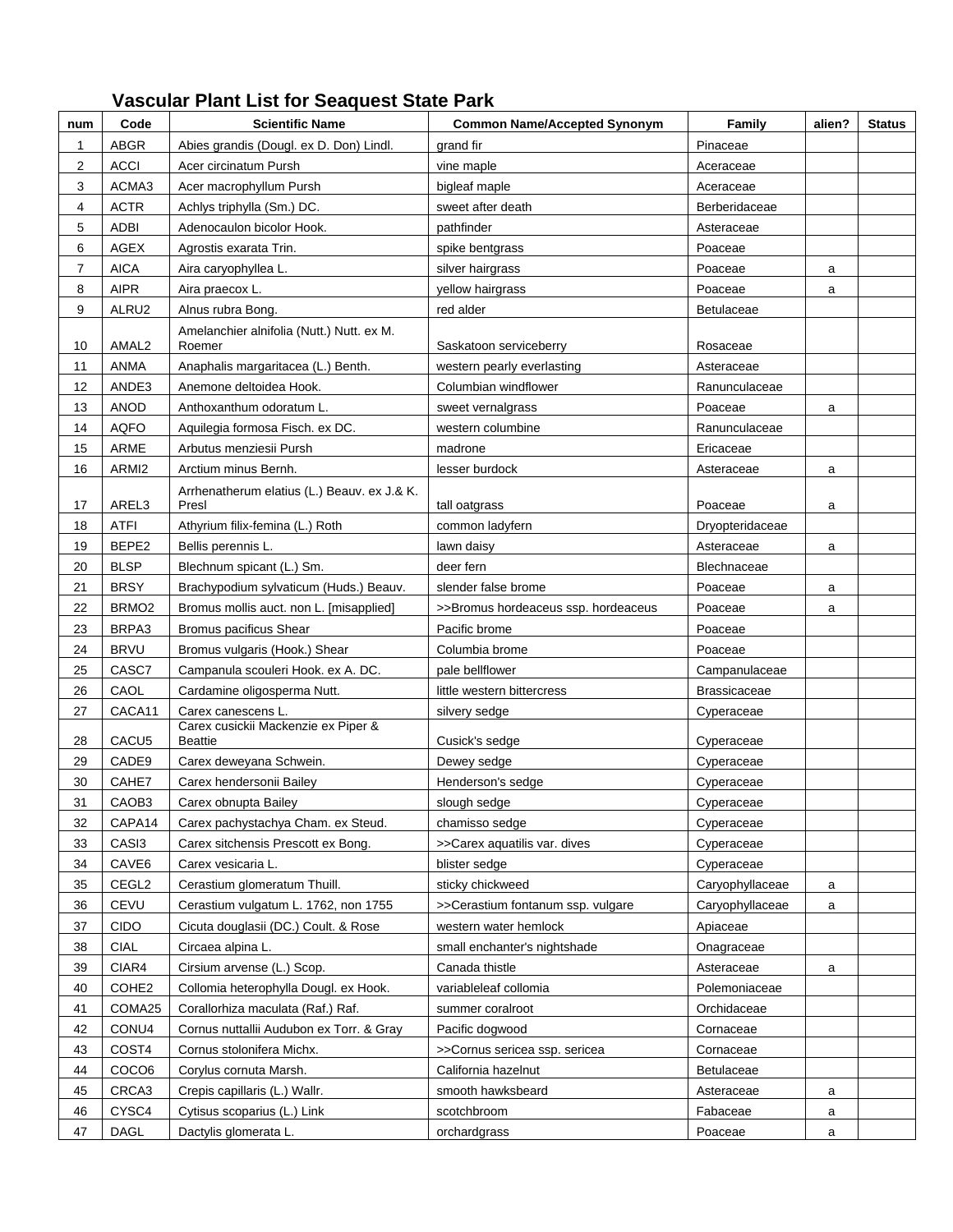| 48 | <b>DEEL</b>       | Deschampsia elongata (Hook.) Munro                       | slender hairgrass                               | Poaceae          |   |             |
|----|-------------------|----------------------------------------------------------|-------------------------------------------------|------------------|---|-------------|
| 49 | <b>DIFO</b>       | Dicentra formosa (Haw.) Walp.                            | Pacific bleeding heart                          | Fumariaceae      |   |             |
| 50 | <b>DIPU</b>       | Digitalis purpurea L.                                    | purple foxglove                                 | Scrophulariaceae | a |             |
| 51 | DISM <sub>2</sub> | Disporum smithii (Hook.) Piper                           | >>Prosartes smithii                             | Liliaceae        |   |             |
| 52 | DREX2             | Dryopteris expansa (K. Presl) Fraser-<br>Jenkins & Jermy | spreading woodfern                              | Dryopteridaceae  |   |             |
| 53 | EPAN <sub>2</sub> | Epilobium angustifolium L.                               | >>Chamerion angustifolium ssp.<br>angustifolium | Onagraceae       |   |             |
| 54 | <b>EQAR</b>       | Equisetum arvense L.                                     | field horsetail                                 | Equisetaceae     |   |             |
| 55 | EUOC9             | Euonymus occidentale Nutt. ex Torr.                      | western burning bush                            | Celastraceae     |   | G5-S1-<br>т |
| 56 | FEAR3             | Festuca arundinacea Schreb.                              | >>Schedonorus phoenix                           | Poaceae          | a |             |
| 57 | FERU2             | Festuca rubra L.                                         | red fescue                                      | Poaceae          |   |             |
| 58 | <b>FRVE</b>       | Fragaria vesca L.                                        | woodland strawberry                             | Rosaceae         |   |             |
| 59 | <b>FRLA</b>       | Fraxinus latifolia Benth.                                | Oregon ash                                      | Oleaceae         |   |             |
| 60 | GAAP2             | Galium aparine L.                                        | stickywilly                                     | Rubiaceae        | a |             |
| 61 | GATR3             | Galium triflorum Michx.                                  | fragrant bedstraw                               | Rubiaceae        |   |             |
| 62 | GASH              | Gaultheria shallon Pursh                                 | salal                                           | Ericaceae        |   |             |
| 63 | <b>GEMO</b>       | Geranium molle L.                                        | dovefoot geranium                               | Geraniaceae      | a |             |
| 64 | <b>GERO</b>       | Geranium robertianum L.                                  | Robert geranium                                 | Geraniaceae      | a |             |
| 65 | GEMA4             | Geum macrophyllum Willd.                                 | largeleaf avens                                 | Rosaceae         |   |             |
| 66 | GOOB <sub>2</sub> | Goodyera oblongifolia Raf.                               | western rattlesnake plantain                    | Orchidaceae      |   |             |
| 67 | <b>HEHE</b>       | Hedera helix L.                                          | English ivy                                     | Araliaceae       | a |             |
| 68 | <b>HOLA</b>       | Holcus lanatus L.                                        | common velvetgrass                              | Poaceae          | a |             |
| 69 | <b>HODI</b>       | Holodiscus discolor (Pursh) Maxim.                       | Indian plum                                     | Rosaceae         |   |             |
| 70 | <b>HYRA</b>       | Hydrocotyle ranunculoides L. f.                          | floating marshpennywort                         | Apiaceae         |   | G5-S2-<br>S |
| 71 | <b>HYPE</b>       | Hypericum perforatum L.                                  | common St. Johnswort                            | Clusiaceae       | a |             |
| 72 | HYRA3             | Hypochaeris radicata L.                                  | hairy cat's ear                                 | Asteraceae       | a |             |
| 73 | ILAQ80            | Ilex aquifolium L.                                       | English holly                                   | Aquifoliaceae    | a |             |
| 74 | <b>IRPS</b>       | Iris pseudacorus L.                                      | paleyellow iris                                 | Iridaceae        | a |             |
| 75 | <b>IRTE</b>       | Iris tenax Dougl. ex Lindl.                              | toughleaf iris                                  | Iridaceae        |   |             |
| 76 | <b>JUAC</b>       | Juncus acuminatus Michx.                                 | tapertip rush                                   | Juncaceae        |   |             |
| 77 | <b>JUEF</b>       | Juncus effusus L.                                        | common rush                                     | Juncaceae        |   |             |
| 78 | LAMU              | Lactuca muralis (L.) Fresen.                             | >>Mycelis muralis                               | Asteraceae       | a |             |
| 79 | LACO <sub>3</sub> | Lapsana communis L.                                      | common nipplewort                               | Asteraceae       | a |             |
| 80 | LANE3             | Lathyrus nevadensis S. Wats.                             | Sierra pea                                      | Fabaceae         |   |             |
| 81 | LAPO3             | Lathyrus polyphyllus Nutt.                               | leafy pea                                       | Fabaceae         |   |             |
| 82 | LIBO <sub>3</sub> | Linnaea borealis L.                                      | twinflower                                      | Ericaceae        |   |             |
| 83 | LICO <sub>6</sub> | Listera cordata (L.) R. Br. ex Ait. f.                   | heartleaf twayblade                             | Orchidaceae      |   |             |
| 84 | LOPE              | Lolium perenne L.                                        | perennial ryegrass                              | Poaceae          | a |             |
| 85 | LOCI3             | Lonicera ciliosa (Pursh) Poir. ex DC.                    | orange honeysuckle                              | Caprifoliaceae   |   |             |
| 86 | LOCO6             | Lotus corniculatus L.                                    | bird's-foot trefoil                             | Fabaceae         | a |             |
| 87 | LUPO <sub>2</sub> | Lupinus polyphyllus Lindl.                               | bigleaf lupine                                  | Fabaceae         |   |             |
| 88 | LUPA4             | Luzula parviflora (Ehrh.) Desv.                          | smallflowered woodrush                          | Juncaceae        |   |             |
| 89 | LYAM3             | Lysichiton americanus Hultén & St. John                  | American skunkcabbage                           | Araceae          |   |             |
| 90 | MAAQ2             | Mahonia aquifolium (Pursh) Nutt.                         | hollyleaved barberry                            | Berberidaceae    |   |             |
| 91 | MANE2             | Mahonia nervosa (Pursh) Nutt.                            | Cascade barberry                                | Berberidaceae    |   |             |
| 92 | <b>MADI</b>       | Maianthemum dilatatum (Wood) A. Nels. &<br>J.F. Macbr.   | false lily of the valley                        | Liliaceae        |   |             |
| 93 | MELU              | Medicago lupulina L.                                     | black medick                                    | Fabaceae         | a |             |
| 94 | <b>MESU</b>       | Melica subulata (Griseb.) Scribn.                        | Alaska oniongrass                               | Poaceae          |   |             |
| 95 | METR3             | Menyanthes trifoliata L.                                 | buckbean                                        | Menyanthaceae    |   |             |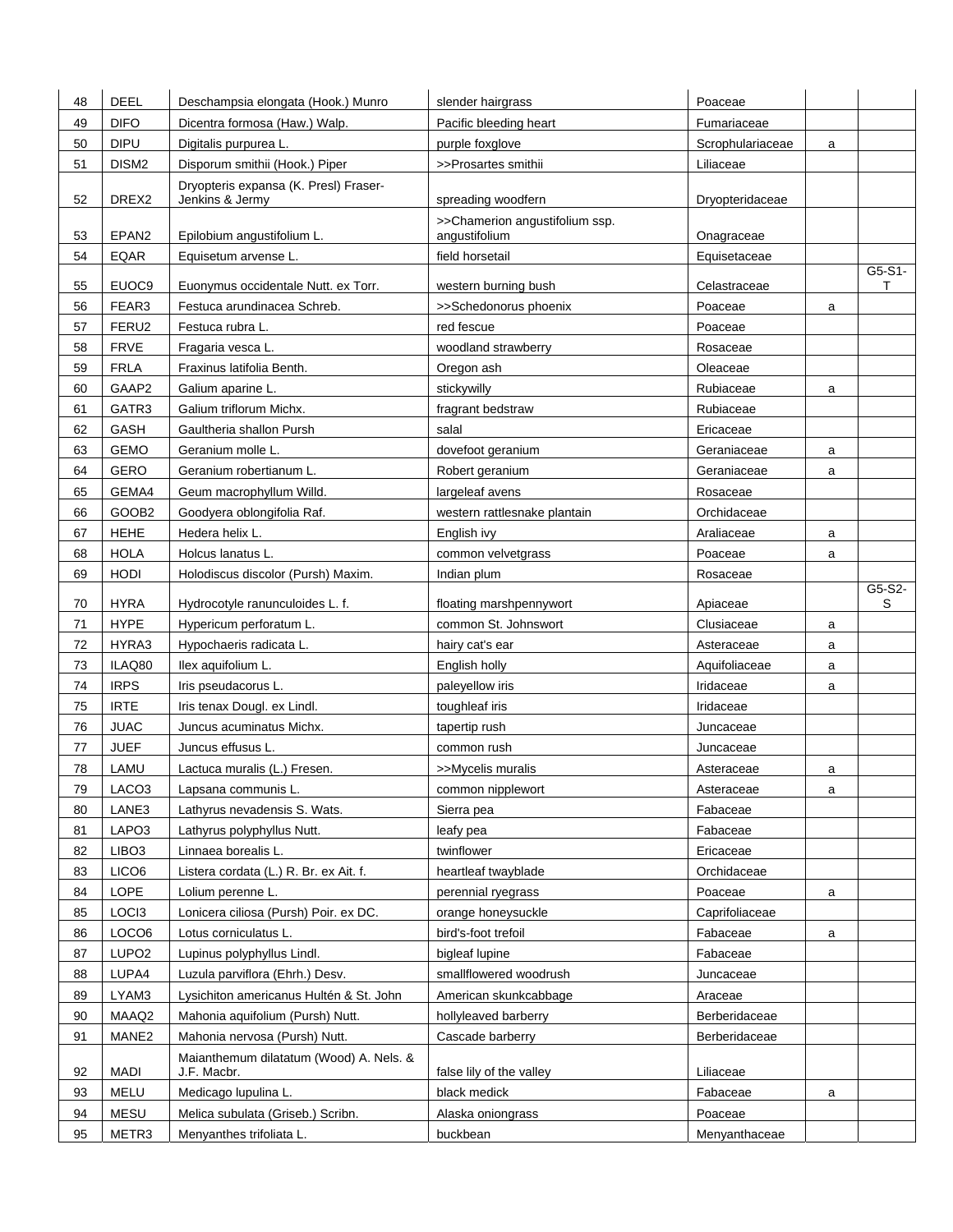| 96  | MICA5             | Mitella caulescens Nutt.                                                    | slightstemmed miterwort            | Saxifragaceae    |   |  |
|-----|-------------------|-----------------------------------------------------------------------------|------------------------------------|------------------|---|--|
| 97  | MOSI <sub>2</sub> | Montia sibirica (L.) T.J. Howell                                            | >>Claytonia sibirica var. sibirica | Portulacaceae    |   |  |
| 98  | <b>MYOSO</b>      | Myosotis L.                                                                 | forget-me-not                      | Boraginaceae     |   |  |
| 99  | <b>MYLA</b>       | Myosotis laxa Lehm.                                                         | bay forget-me-not                  | Boraginaceae     |   |  |
| 100 | <b>NEPA</b>       | Nemophila parviflora Dougl. ex Benth.                                       | smallflower nemophila              | Hydrophyllaceae  |   |  |
| 101 | NUPO <sub>2</sub> | Nuphar polysepala Engelm.                                                   | >>Nuphar lutea ssp. polysepala     | Nymphaeaceae     |   |  |
| 102 | <b>OECE</b>       | Oemleria cerasiformis (Torr. & Gray ex<br>Hook. & Arn.) Landon              | Indian plum                        | Rosaceae         |   |  |
| 103 | <b>OESA</b>       | Oenanthe sarmentosa K. Presl ex DC.                                         | water parsely                      | Apiaceae         |   |  |
| 104 | <b>OSCH</b>       | Osmorhiza chilensis Hook. & Arn.                                            | >>Osmorhiza berteroi               | Apiaceae         |   |  |
| 105 | <b>OXTR</b>       | Oxalis trilliifolia Hook.                                                   | threeleaf woodsorrel               | Oxalidaceae      |   |  |
| 106 | PEPA31            | Petasites palmatus (Ait.) Gray                                              | >>Petasites frigidus var. palmatus | Asteraceae       |   |  |
| 107 | PHAR3             | Phalaris arundinacea L.                                                     | reed canarygrass                   | Poaceae          | a |  |
| 108 | PHCA11            | Physocarpus capitatus (Pursh) Kuntze                                        | Pacific ninebark                   | Rosaceae         |   |  |
| 109 | PLMA <sub>2</sub> | Plantago major L.                                                           | common plantain                    | Plantaginaceae   |   |  |
| 110 | <b>POAN</b>       | Poa annua L.                                                                | annual bluegrass                   | Poaceae          | a |  |
| 111 | <b>POCO</b>       | Poa compressa L.                                                            | Canada bluegrass                   | Poaceae          | a |  |
| 112 | <b>POPR</b>       | Poa pratensis L.                                                            | Kentucky bluegrass                 | Poaceae          | a |  |
| 113 | POTR <sub>2</sub> | Poa trivialis L.                                                            | rough bluegrass                    | Poaceae          | a |  |
| 114 | <b>POHY</b>       | Polygonum hydropiper L.                                                     | marshpepper knotweed               | Polygonaceae     | a |  |
| 115 | POSA4             | Polygonum sachalinense F. Schmidt ex<br>Maxim.                              | giant knotweed                     | Polygonaceae     | a |  |
| 116 | POGL8             | Polypodium glycyrrhiza D.C. Eat.                                            | licorice fern                      | Polypodiaceae    |   |  |
| 117 | <b>POMU</b>       | Polystichum munitum (Kaulfuss) K. Presl                                     | swordfern                          | Polypodiaceae    |   |  |
| 118 | <b>POBAT</b>      | Populus balsamifera L. ssp. trichocarpa<br>(Torr. & Gray ex Hook.) Brayshaw | black cottonwood                   | Salicaceae       |   |  |
| 119 | POTR <sub>5</sub> | Populus tremuloides Michx.                                                  | quaking aspen                      | Salicaceae       |   |  |
| 120 | POPA14            | Potentilla palustris (L.) Scop.                                             | >>Comarum palustre                 | Rosaceae         |   |  |
| 121 | PRVU              | Prunella vulgaris L.                                                        | common selfheal                    | Lamiaceae        |   |  |
| 122 | <b>PREM</b>       | Prunus emarginata (Dougl. ex Hook.) D.<br>Dietr.                            | bitter cherry                      | Rosaceae         |   |  |
| 123 | PRLA5             | Prunus laurocerasus L.                                                      | cherry laurel                      | Rosaceae         | a |  |
| 124 | <b>PSME</b>       | Pseudotsuga menziesii (Mirbel) Franco                                       | Douglas-fir                        | Pinaceae         |   |  |
| 125 | <b>PTAQ</b>       | Pteridium aquilinum (L.) Kuhn                                               | bracken fern                       | Dennstaedtiaceae |   |  |
| 126 | <b>PYFU</b>       | Pyrus fusca Raf.                                                            | >>Malus fusca                      | Rosaceae         |   |  |
| 127 | QUGA4             | Quercus garryana Dougl. ex Hook.                                            | Oregon white oak                   | Fagaceae         |   |  |
| 128 | RARE3             | Ranunculus repens L.                                                        | creeping buttercup                 | Ranunculaceae    | a |  |
| 129 | <b>RAUN</b>       | Ranunculus uncinatus D. Don ex G. Don                                       | woodland buttercup                 | Ranunculaceae    | a |  |
| 130 | <b>RHPU</b>       | Rhamnus purshiana DC.                                                       | >>Frangula purshiana               | Rhamnaceae       |   |  |
| 131 | <b>RIDI</b>       | Ribes divaricatum Dougl.                                                    | spreading gooseberry               | Grossulariaceae  |   |  |
| 132 | <b>ROGY</b>       | Rosa gymnocarpa Nutt.                                                       | dwarf rose                         | Rosaceae         |   |  |
| 133 | <b>RONU</b>       | Rosa nutkana K. Presl                                                       | Nootka rose                        | Asteraceae       |   |  |
| 134 | RUDI2             | Rubus discolor Weihe & Nees                                                 | >>Rubus armeniacus                 | Rosaceae         | a |  |
| 135 | <b>RULA</b>       | Rubus laciniatus Willd.                                                     | cutleaf blackberry                 | Rosaceae         | a |  |
| 136 | <b>RULE</b>       | Rubus leucodermis Dougl. ex Torr. & Gray                                    | whitebark raspberry                | Rosaceae         |   |  |
| 137 | <b>RUPA</b>       | Rubus parviflorus Nutt.                                                     | thimbleberry                       | Rosaceae         |   |  |
| 138 | <b>RUSP</b>       | Rubus spectabilis Pursh                                                     | salmonberry                        | Rosaceae         |   |  |
| 139 | <b>RUUR</b>       | Rubus ursinus Cham. & Schlecht.                                             | California blackberry              | Rosaceae         |   |  |
| 140 | <b>RUCR</b>       | Rumex crispus L.                                                            | curly dock                         | Polygonaceae     | a |  |
| 141 | <b>RUOB</b>       | Rumex obtusifolius L.                                                       | bitter dock                        | Polygonaceae     | a |  |
| 142 | SAPR              | Sagina procumbens L.                                                        | birdeye pearlwort                  | Caryophyllaceae  | a |  |
| 143 | SAGE <sub>2</sub> | Salix geyeriana Anderss.                                                    | Geyer willow                       | Salicaceae       |   |  |
|     |                   |                                                                             |                                    |                  |   |  |